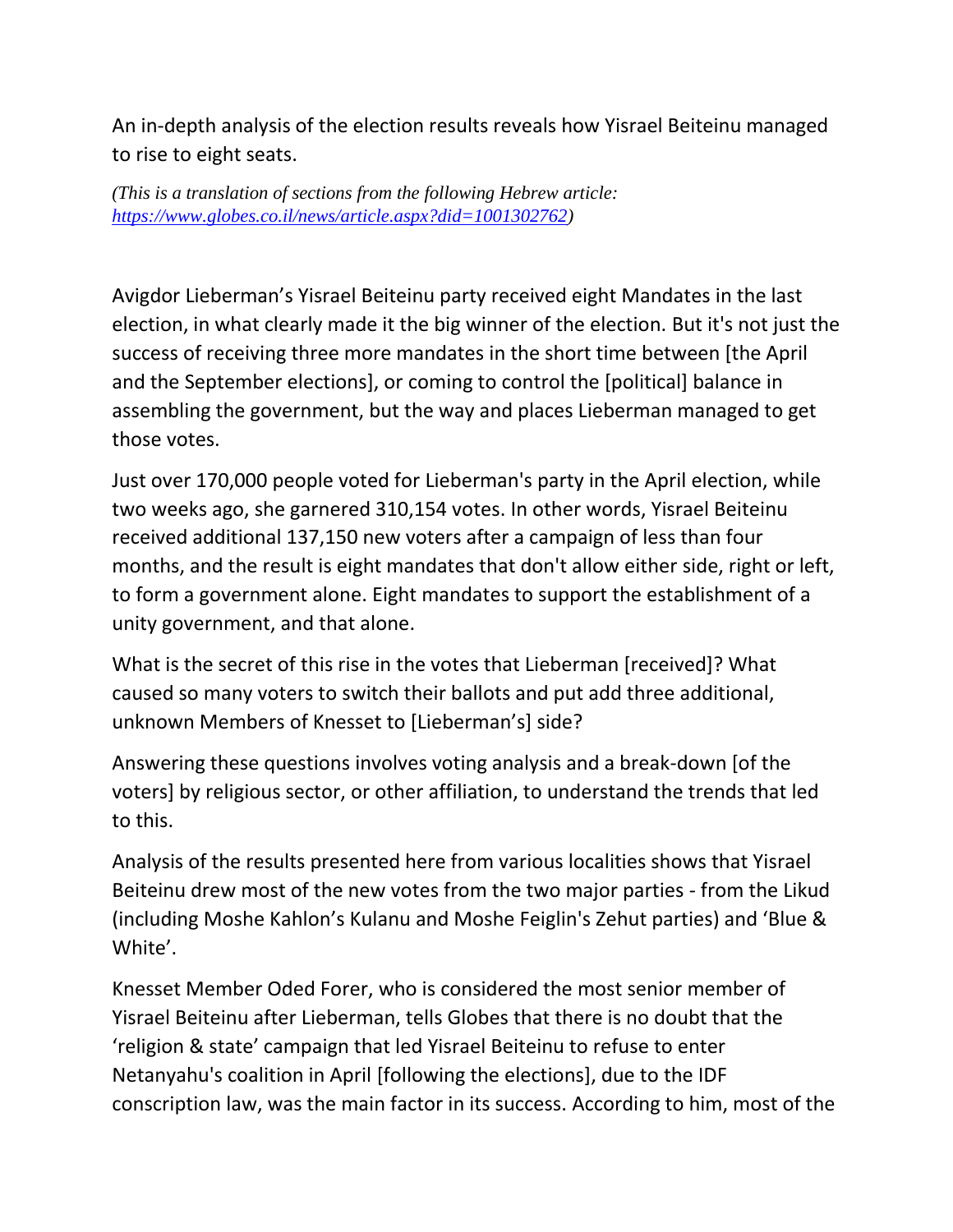new votes came "Because Yisrael Beiteinu established [itself] in [the public] consciousness as a kind of centrist bloc, and [voters] identified with our message about unity and solutions to the problems of religion and state, like public transportation on Saturday, conversion problems, the IDF conscription law, etc."

According to the data analysis, it is estimated that the strength of Yisrael Beiteinu among immigrants from Russian-speaking countries rose by about a third – this means at least one more mandate.

"That message, of standing as a barrier to the ultra-Orthodox and to religious coercion has been our message from the Party's [very] first day," says Forer, "And now this has been highlighted, and people have come to believe it again after Lieberman's principled conduct on the issue of conscription law. The publication of the ultra-Orthodox parties' demands of Netanyahu after the April elections, which showed that he sold himself completely to them, also helped us very much."

Forer further mentions the second generation of immigrants, the young people who were still children when they immigrated to Israel or were born in Israel, and now the Chief Rabbinate makes them miserable, forcing them to prove their Jewishness, "the same Jewishness they fought to protect when they were in the Soviet Union," according to him. The message permeated, and this time many of these voters voted Lieberman.

This message has seeped into another major audience - Blue and White voters, the secular centrists, middle-class people looking for change. Basically, Yair Lapid's voters.

The data shows that Yisrael Beiteinu increased [its voter share] in cities in the center [of Israel], Blue and White strongholds, at considerable rates - some at the Likud's expense, but also many of those who voted for Blue & White in the previous election, too.

Thus, in Tel Aviv, Yisrael Beiteinu leapt from 1.4% in April to 4.4% in September, while Blue & White dropped there from nearly 46% to less than 43%. In Givatayim, the increase in the number of voters for Lieberman from April to September amounted to no less than 452%; Lieberman's [share of the vote] rose 318% in Raanana, in Hod Hasharon, his party registered a 285% increase, in